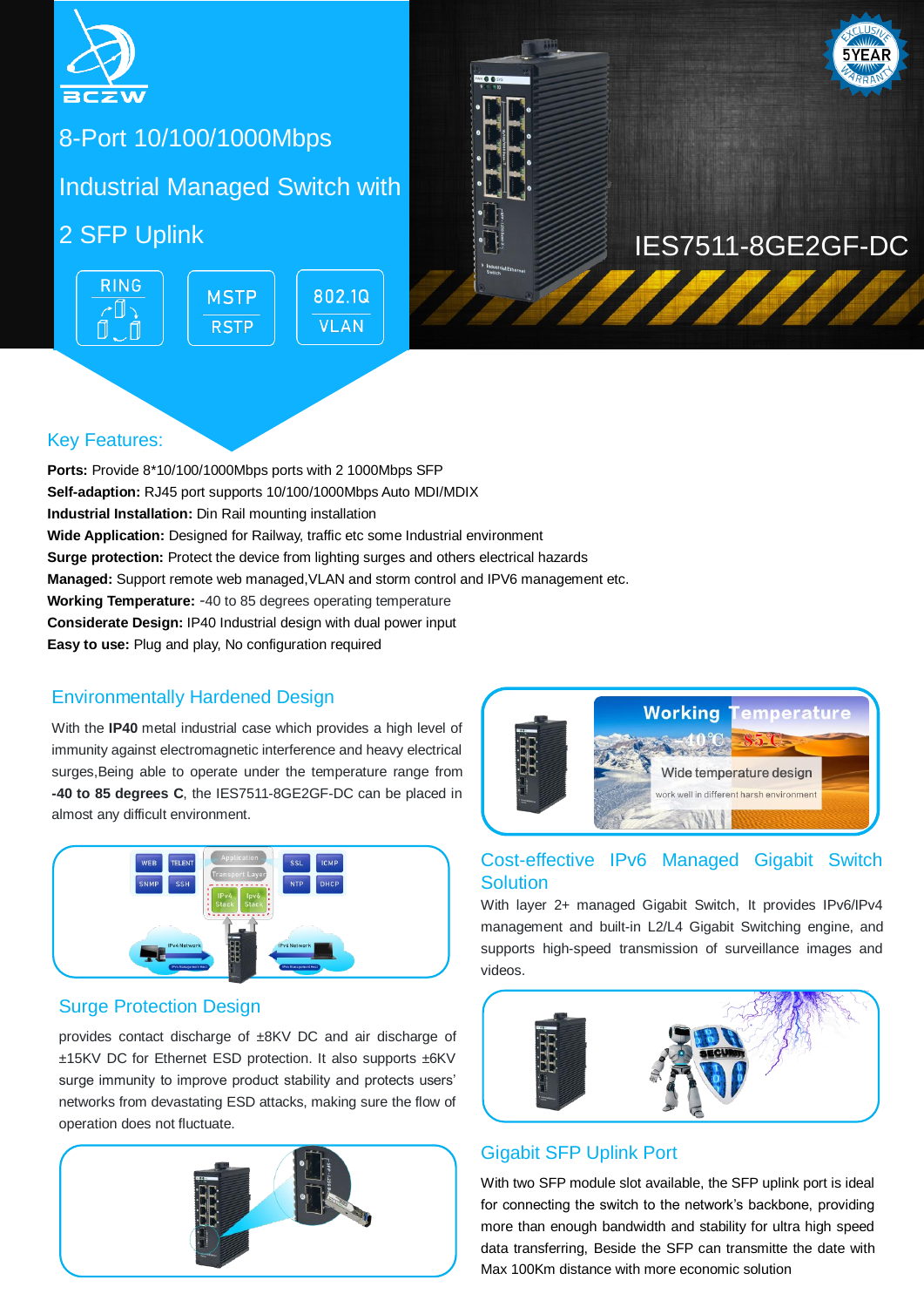## IES7511-8GE2GF-DC

## 8-Port 10/100/1000Mbps Industrial Managed Switch with 2 SFP

## Technical Datasheet

| <b>Model</b>                   | <b>IES7511-8GE2GF-DC</b>                                                                                                                                                                                                                                                                                                                                                                                                                                                                           |           |
|--------------------------------|----------------------------------------------------------------------------------------------------------------------------------------------------------------------------------------------------------------------------------------------------------------------------------------------------------------------------------------------------------------------------------------------------------------------------------------------------------------------------------------------------|-----------|
| <b>Hardware Specifications</b> |                                                                                                                                                                                                                                                                                                                                                                                                                                                                                                    |           |
| Connector                      | 8 10/100/1000BASE-T RJ45 auto MDI/MDIX ports<br>2 1000 Base-X SFP Slots                                                                                                                                                                                                                                                                                                                                                                                                                            |           |
| Console                        | 1 Console port                                                                                                                                                                                                                                                                                                                                                                                                                                                                                     |           |
| <b>LED Display</b>             | Power Indicator: PWR(green).<br>Network Indicator: Link(yellow)                                                                                                                                                                                                                                                                                                                                                                                                                                    |           |
| <b>Thermal Fan</b>             | Fanless Design                                                                                                                                                                                                                                                                                                                                                                                                                                                                                     |           |
| Installation                   | Din Rail                                                                                                                                                                                                                                                                                                                                                                                                                                                                                           |           |
| <b>Switch Architecture</b>     | Store and Forward                                                                                                                                                                                                                                                                                                                                                                                                                                                                                  |           |
| <b>Transmission model</b>      | IEEE802.3X full-duplex and Backpressure half-duplex                                                                                                                                                                                                                                                                                                                                                                                                                                                |           |
| <b>Switch Performance</b>      | Backplane bandwidth                                                                                                                                                                                                                                                                                                                                                                                                                                                                                | 32Gbps    |
|                                | Packet forwarding rate                                                                                                                                                                                                                                                                                                                                                                                                                                                                             | 16.82Mpps |
|                                | <b>MAC</b> address                                                                                                                                                                                                                                                                                                                                                                                                                                                                                 | 8k        |
| Power requirement              | DC 12V~56V                                                                                                                                                                                                                                                                                                                                                                                                                                                                                         |           |
| <b>ESD Protection</b>          | 6KV ESD                                                                                                                                                                                                                                                                                                                                                                                                                                                                                            |           |
| Dimension(WxDxH)               | 48mm x 110mm x 150mm(1.89in x 4.33in x 5.91in)                                                                                                                                                                                                                                                                                                                                                                                                                                                     |           |
| Weight                         | 1.25kg                                                                                                                                                                                                                                                                                                                                                                                                                                                                                             |           |
| <b>Standards Conformance</b>   |                                                                                                                                                                                                                                                                                                                                                                                                                                                                                                    |           |
| Network standard               | IEEE802.3i 10 BASE-T<br>IEEE802.3u 100 BASE-TX<br>IEEE802.3ab 1000BASE-T<br>IEEE802.3x Flow Control<br>IEEE802.3az EEE                                                                                                                                                                                                                                                                                                                                                                             |           |
| <b>Stability Testing</b>       | FCC CFR47 Part 15, EN55022/CISPR22, Class A<br>EMS:<br>IEC61000-4-2 (ESD): ±8kV (contact), ±15kV (air)<br>IEC61000-4-3 (RS): 10V/m (80MHz-2GHz)<br>IEC61000-4-4 (EFT): Power Port: ±4kV; Data Port: ±2kV<br>IEC61000-4-5 (Surge): Power Port: ±2kV/DM, ±4kV/CM; Data Port: ±2kV<br>IEC61000-4-6 (CS): 3V (10kHz-150kHz); 10V (150kHz-80MHz)<br>IEC61000-4-16 (Common mode conduction): 30V (cont.), 300V (1s)<br>IEC 60068-2-32 (free fall)<br>IEC 60068-2-27 (shock)<br>IEC 60068-2-6 (vibration) |           |
| <b>Layer 2 Functions</b>       |                                                                                                                                                                                                                                                                                                                                                                                                                                                                                                    |           |
| Port Mirroring                 | TX / RX / both<br>Many-to-1 monitor                                                                                                                                                                                                                                                                                                                                                                                                                                                                |           |
| Vlan                           | 802.1Q tagged-based VLAN<br>Up to 256 VLAN groups, out of 4094 VLAN IDs<br>802.1ad Q-in-Q tunneling<br>Voice VLAN; Protocol VLAN; Private VLAN (Protected port), GVRP                                                                                                                                                                                                                                                                                                                              |           |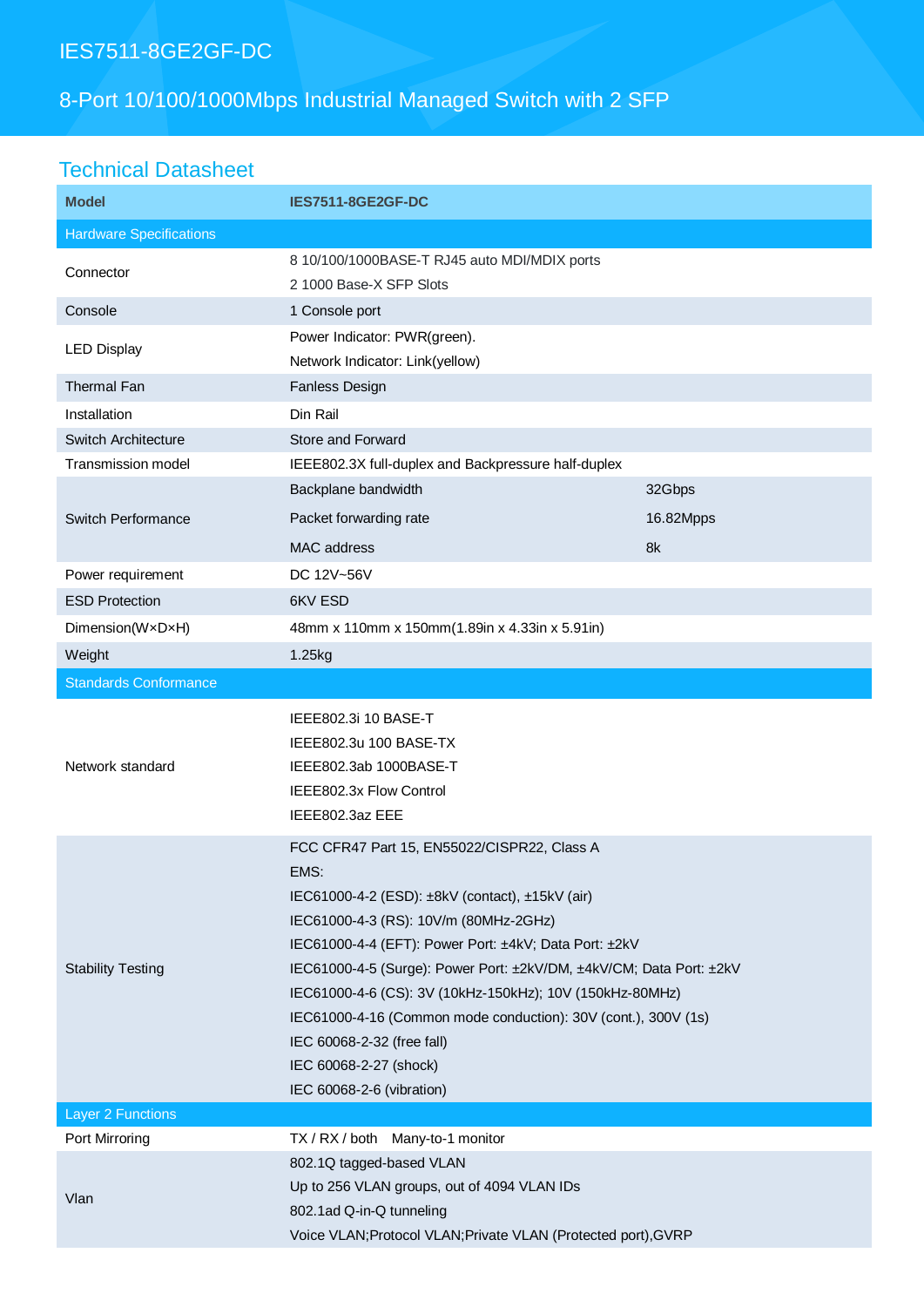| Link Aggregation                   | IEEE 802.3ad LACP and static trunk                                |  |
|------------------------------------|-------------------------------------------------------------------|--|
|                                    | Supports 8 groups of 8-port trunk                                 |  |
|                                    | STP, IEEE 802.1D Spanning Tree Protocol                           |  |
| Spanning Tree Protocol             | RSTP, IEEE 802.1w Rapid Spanning Tree Protocol                    |  |
|                                    | MSTP, IEEE 802.1s Multiple Spanning Tree Protocol                 |  |
|                                    | IGMP (v2/v3) snooping                                             |  |
| <b>IGMP Snooping</b>               | IGMP querier                                                      |  |
|                                    | Up to 256 multicast groups                                        |  |
| <b>MLD Snooping</b>                | MLD (v1/v2) snooping, up to 256 multicast groups                  |  |
| <b>Access Control List</b>         | IPv4/IPv6 IP-based ACL / MAC-based ACL                            |  |
|                                    | 8 mapping ID to 8 level priority queues                           |  |
| QoS                                | --- Port number                                                   |  |
|                                    | --- 802.1p priority                                               |  |
|                                    | --- 802.1Q VLAN tag                                               |  |
|                                    | --- DSCP field in IP packet                                       |  |
|                                    | Traffic classification based, strict priority and WRR             |  |
|                                    | IEEE 802.1X port-based authentication                             |  |
|                                    | Built-in RADIUS client to co-operate with RADIUS server           |  |
|                                    | RADIUS / TACACS+ user access authentication                       |  |
|                                    | IP-MAC port binding                                               |  |
|                                    | <b>MAC</b> filtering                                              |  |
| Security                           | Static MAC address                                                |  |
|                                    | DHCP Snooping and DHCP Option82                                   |  |
|                                    | STP BPDU guard, BPDU filtering and BPDU forwarding                |  |
|                                    | DoS attack prevention                                             |  |
|                                    | ARP inspection                                                    |  |
|                                    | IP source guard                                                   |  |
| <b>Management Function</b>         |                                                                   |  |
|                                    | Web browser / Telnet / SNMP v1, v2c, V3                           |  |
| <b>Basic Management Interfaces</b> | Firmware upgrade by HTTP / TFTP protocol through Ethernet network |  |
|                                    | Remote / Local Syslog, System log, LLDP protocol, SNTP            |  |
| Secure Management Interfaces       | SSH, SSL, SNMP                                                    |  |
|                                    | <b>RFC 1213 MIB-II</b>                                            |  |
| <b>SNMP MIBs</b>                   | RFC 1215 Generic Traps                                            |  |
|                                    | RFC 1493 Bridge MIB                                               |  |
|                                    | RFC 2674 Bridge MIB Extensions                                    |  |
|                                    | RFC 2737 Entity MIB (Version 2)                                   |  |
|                                    | RFC 2819 RMON (1, 2, 3, 9)                                        |  |
|                                    | RFC 2863 Interface Group MIB                                      |  |
|                                    | RFC 3635 Ethernet-like MIB                                        |  |
| Environment                        |                                                                   |  |
| Safety                             | FCC Part15 Class A, CE. RoHs                                      |  |
|                                    | Operating temperature: -40°C~85°C, operating humidity: 5%~95%     |  |
| Environment specification          | Storage temperature: -40°C~85°C, storage humidity: 5%~95%         |  |
|                                    |                                                                   |  |